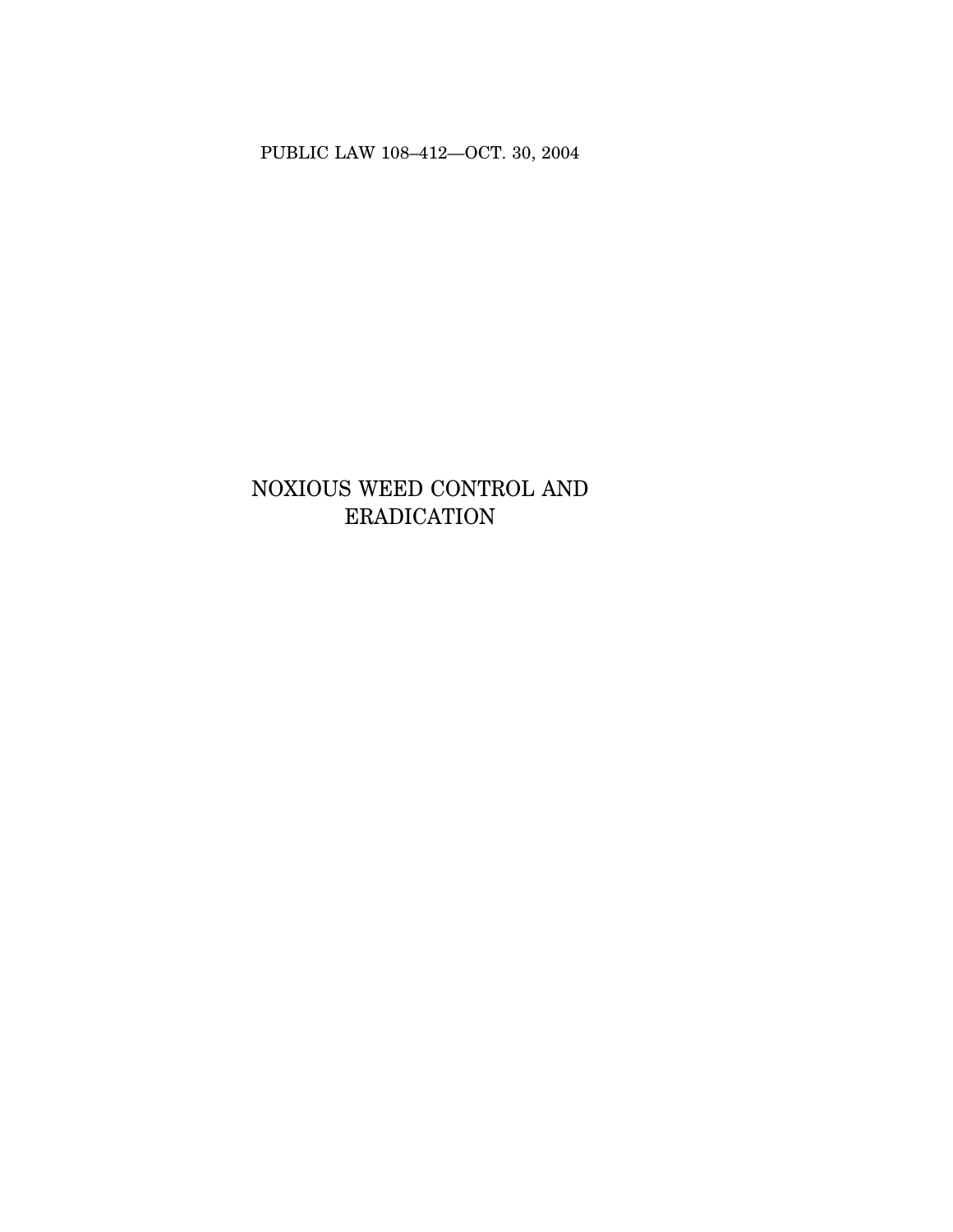## Public Law 108–412 108th Congress

### An Act

Oct. 30, 2004 [S. 144]

To require the Secretary of Agriculture to establish a program to provide assistance to eligible weed management entities to control or eradicate noxious weeds on public and private land.

*Be it enacted by the Senate and House of Representatives of the United States of America in Congress assembled,*

#### **SECTION 1. NOXIOUS WEED CONTROL AND ERADICATION.**

The Plant Protection Act (7 U.S.C. 7701 et seq.) is amended by adding at the end the following new subtitle:

Noxious Weed Control and Eradication Act of 2004.

## **''Subtitle E—Noxious Weed Control and Eradication**

7 USC 7701 note.

#### **''SEC. 451. SHORT TITLE.**

''This subtitle may be cited as the 'Noxious Weed Control and Eradication Act of 2004'.

7 USC 7781.

## **''SEC. 452. DEFINITIONS.**

''In this subtitle:

''(1) INDIAN TRIBE.—The term 'Indian Tribe' has the meaning given that term in section 4 of the Indian Self-Determination and Education Assistance Act (25 U.S.C. 450b).

"(2) WEED MANAGEMENT ENTITY.—The term 'weed management entity' means an entity that—

 $(A)$  is recognized by the State in which it is established;

 $\mathrm{``(B)}$  is established for the purpose of or has demonstrable expertise and significant experience in controlling or eradicating noxious weeds and increasing public knowledge and education concerning the need to control or eradicate noxious weeds;

''(C) may be multijurisdictional and multidisciplinary in nature;

''(D) may include representatives from Federal, State, local, or, where applicable, Indian Tribe governments, private organizations, individuals, and State-recognized conservation districts or State-recognized weed management districts; and

 $E(E)$  has existing authority to perform land management activities on Federal land if the proposed project or activity is on Federal lands.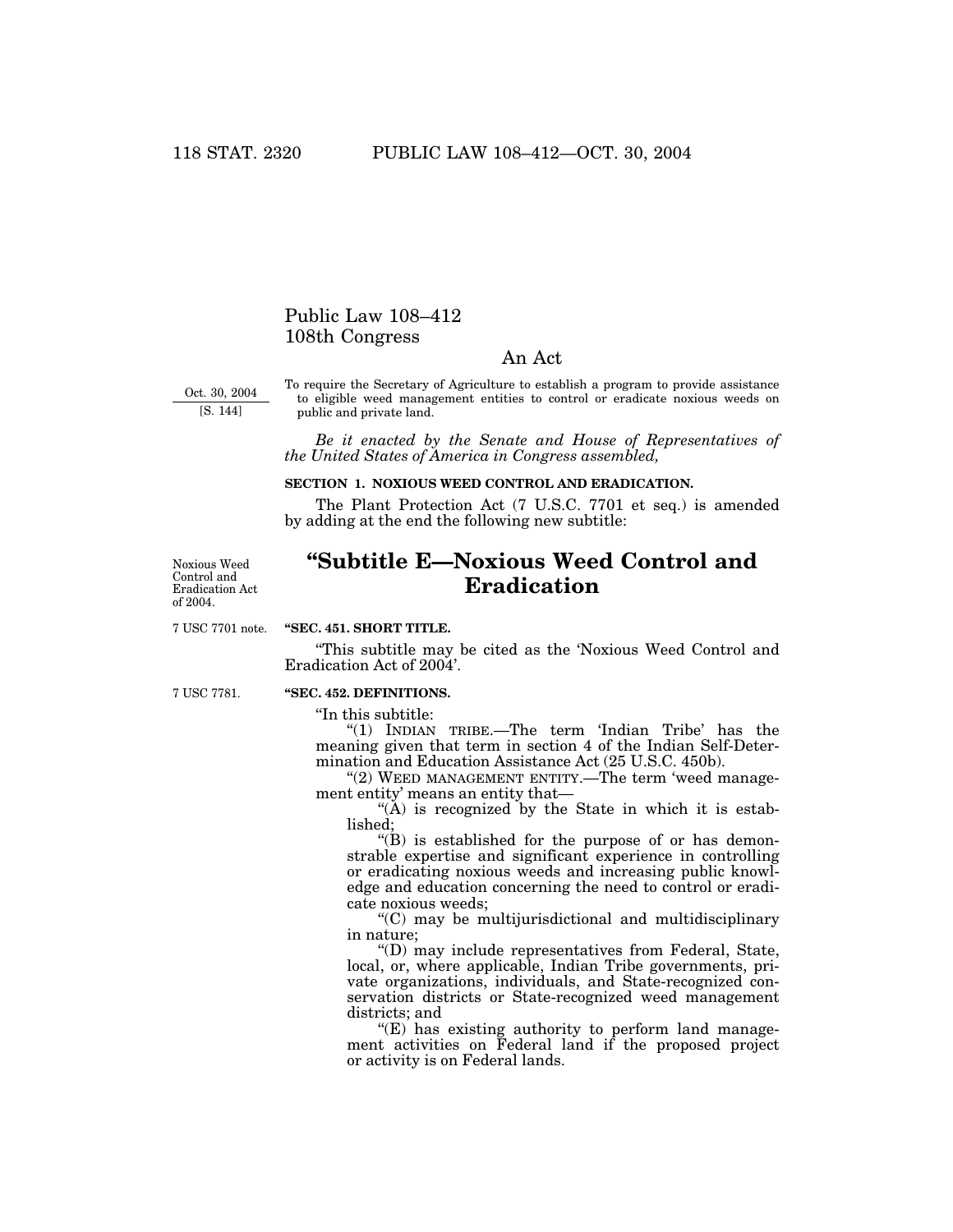"(3) FEDERAL LANDS.—The term 'Federal lands' means those lands owned and managed by the United States Forest Service or the Bureau of Land Management.

#### **''SEC. 453. ESTABLISHMENT OF PROGRAM.**

''(a) IN GENERAL.—The Secretary shall establish a program to provide financial and technical assistance to control or eradicate noxious weeds.

''(b) GRANTS.—Subject to the availability of appropriations under section 457(a), the Secretary shall make grants under section 454 to weed management entities for the control or eradication of noxious weeds.

''(c) AGREEMENTS.—Subject to the availability of appropriations under section 457(b), the Secretary shall enter into agreements under section 455 with weed management entities to provide financial and technical assistance for the control or eradication of noxious weeds.

#### **''SEC. 454. GRANTS TO WEED MANAGEMENT ENTITIES.**

(a) CONSULTATION AND CONSENT.—In carrying out a grant under this subtitle, the weed management entity and the Secretary shall—

 $''(1)$  if the activities funded under the grant will take place on Federal land, consult with the heads of the Federal agencies having jurisdiction over the land; or

 $\cdot$ (2) obtain the written consent of the non-Federal landowner.

''(b) GRANT CONSIDERATIONS.—In determining the amount of a grant to a weed management entity, the Secretary shall consider—

" $(1)$  the severity or potential severity of the noxious weed problem;

"(2) the extent to which the Federal funds will be used to leverage non-Federal funds to address the noxious weed problem;

"(3) the extent to which the weed management entity has made progress in addressing the noxious weeds problem; and

 $\mathcal{L}(4)$  other factors that the Secretary determines to be relevant.

''(c) USE OF GRANT FUNDS; COST SHARES.—

" $(1)$  USE OF GRANTS.—A weed management entity that receives a grant under subsection (a) shall use the grant funds to carry out a project authorized by subsection (d) for the control or eradication of a noxious weed.

''(2) COST SHARES.—

"(A) FEDERAL COST SHARE.—The Federal share of the cost of carrying out an authorized project under this section exclusively on non-Federal land shall not exceed 50 percent.

''(B) FORM OF NON-FEDERAL COST SHARE.—The non-Federal share of the cost of carrying out an authorized project under this section may be provided in cash or in kind.

''(d) AUTHORIZED PROJECTS.—Projects funded by grants under this section include the following:

''(1) Education, inventories and mapping, management, monitoring, methods development, and other capacity building activities, including the payment of the cost of personnel and equipment that promote control or eradication of noxious weeds.

7 USC 7783.

7 USC 7782.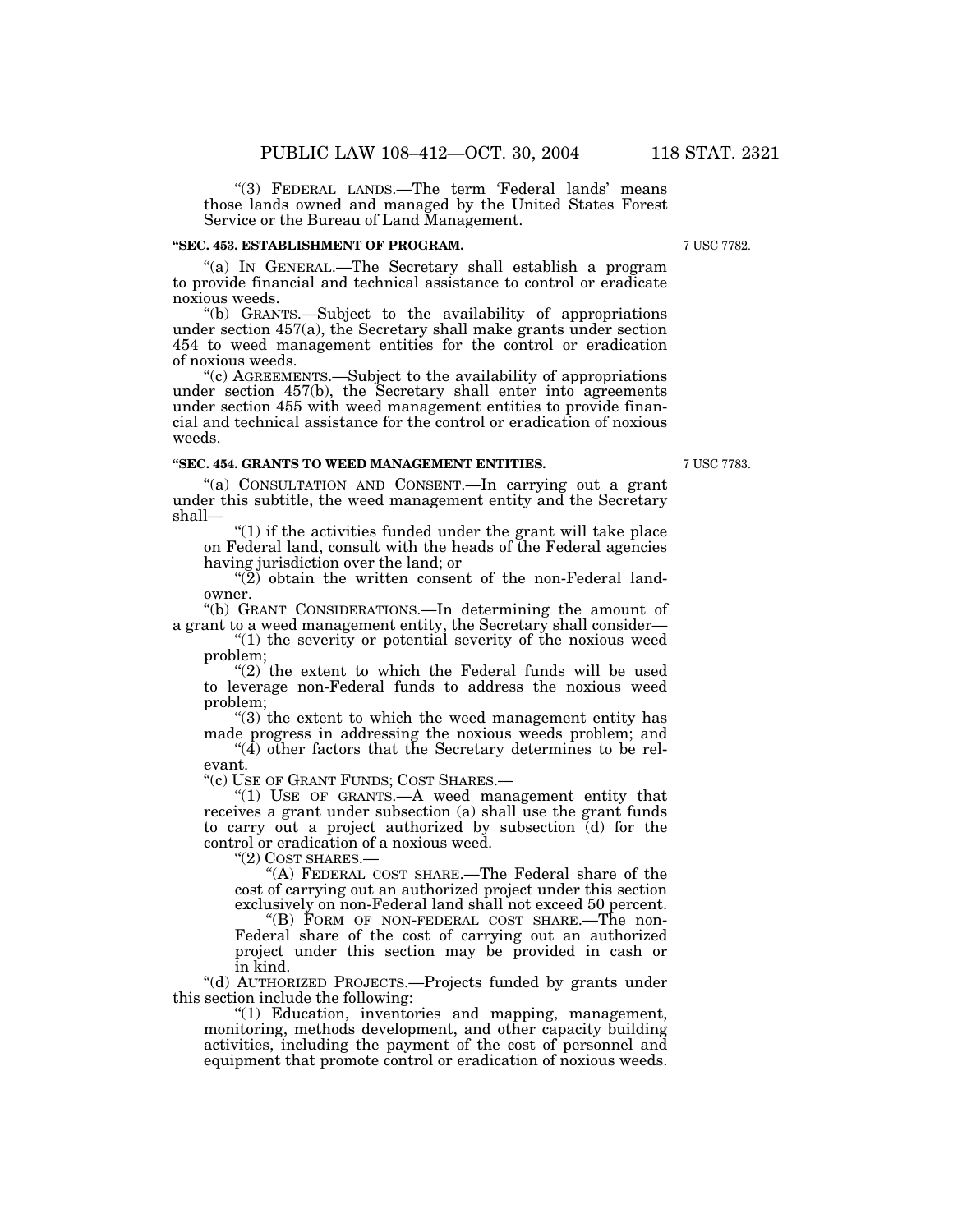Regulations.

"(2) Other activities to control or eradicate noxious weeds" or promote control or eradication of noxious weeds.

 $\degree$ (e) APPLICATION.—To be eligible to receive assistance under this section, a weed management entity shall prepare and submit to the Secretary an application containing such information as the Secretary shall by regulation require.

''(f) SELECTION OF PROJECTS.—Projects funded under this section shall be selected by the Secretary on a competitive basis, taking into consideration the following:

''(1) The severity of the noxious weed problem or potential problem addressed by the project.

" $(2)$  The likelihood that the project will prevent or resolve the problem, or increase knowledge about resolving similar problems.

"(3) The extent to which the Federal funds will leverage non-Federal funds to address the noxious weed problem addressed by the project.

"(4) The extent to which the program will improve the overall capacity of the United States to address noxious weed control and management.

"(5) The extent to which the weed management entity has made progress in addressing noxious weed problems.

''(6) The extent to which the project will provide a comprehensive approach to the control or eradication of noxious weeds.

 $\degree$ (7) The extent to which the project will reduce the total population of noxious weeds.

"(8) The extent to which the project promotes cooperation and participation between States that have common interests in controlling and eradicating noxious weeds.

''(9) Other factors that the Secretary determines to be relevant.

"(g) REGIONAL, STATE, AND LOCAL INVOLVEMENT.—In determining which projects receive funding under this section, the Secretary shall, to the maximum extent practicable—

"(1) rely on technical and merit reviews provided by regional, State, or local weed management experts; and

 $(2)$  give priority to projects that maximize the involvement of State, local and, where applicable, Indian Tribe governments.

''(h) SPECIAL CONSIDERATION.—The Secretary shall give special consideration to States with approved weed management entities established by Indian Tribes and may provide an additional allocation to a State to meet the particular needs and projects that the weed management entity plans to address.

7 USC 7784.

#### **''SEC. 455. AGREEMENTS.**

''(a) CONSULTATION AND CONSENT.—In carrying out an agreement under this section, the Secretary shall—

 $''(1)$  if the activities funded under the agreement will take place on Federal land, consult with the heads of the Federal agencies having jurisdiction over the land; or

 $''(2)$  obtain the written consent of the non-Federal landowner.

''(b) APPLICATION OF OTHER LAWS.—The Secretary may enter into agreements under this section with weed management entities notwithstanding sections 6301 through 6309 of title 31, United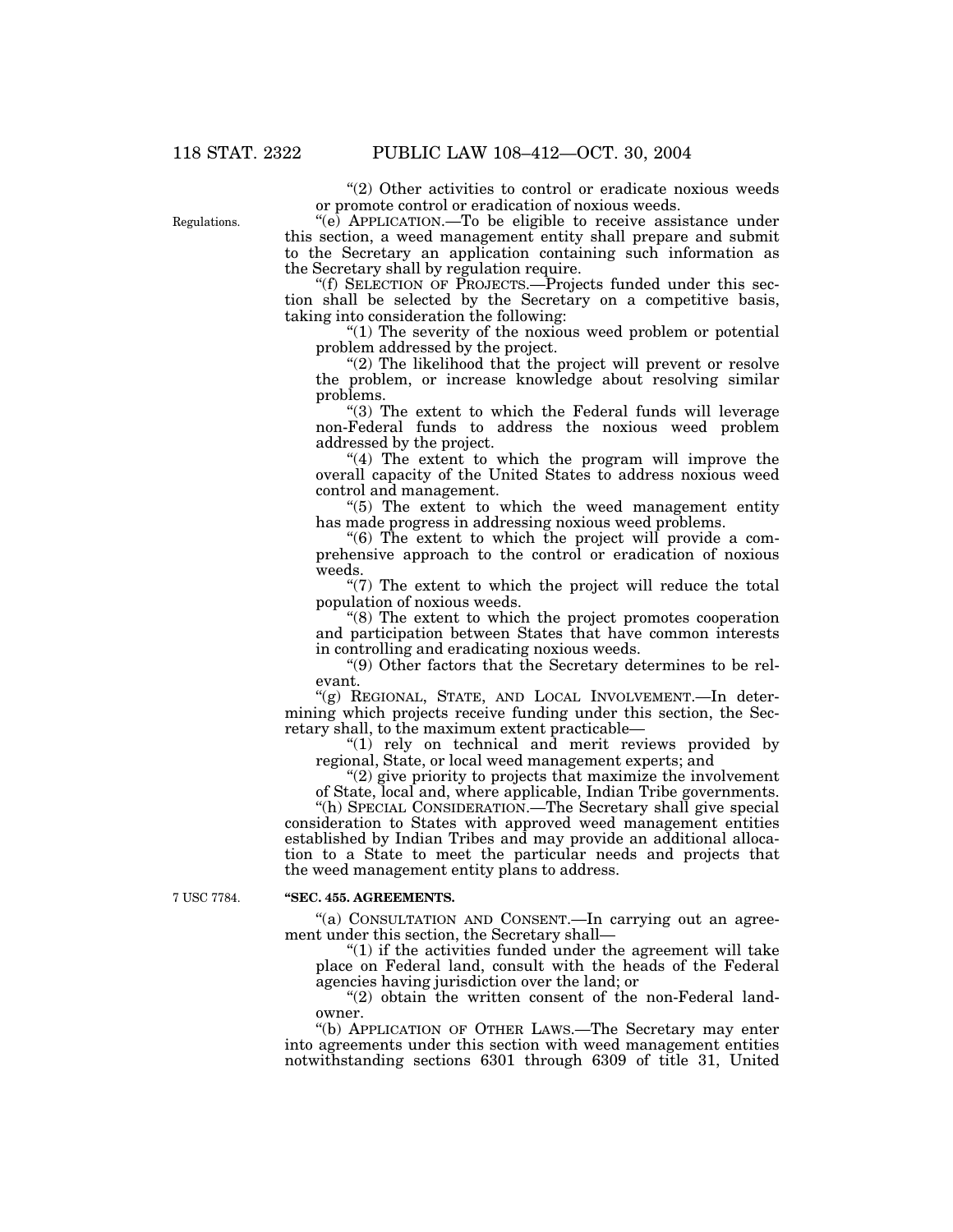States Code, and other laws relating to the procurement of goods and services for the Federal Government.

''(c) ELIGIBLE ACTIVITIES.—Activities carried out under an agreement under this section may include the following:

"(1) Education, inventories and mapping, management, monitoring, methods development, and other capacity building activities, including the payment of the cost of personnel and equipment that promote control or eradication of noxious weeds.

"(2) Other activities to control or eradicate noxious weeds. ''(d) SELECTION OF ACTIVITIES.—Activities funded under this section shall be selected by the Secretary taking into consideration the following:

" $(1)$  The severity of the noxious weeds problem or potential problem addressed by the activities.

"(2) The likelihood that the activity will prevent or resolve the problem, or increase knowledge about resolving similar problems.

" $(3)$  The extent to which the activity will provide a comprehensive approach to the control or eradication of noxious weeds.

" $(4)$  The extent to which the program will improve the overall capacity of the United States to address noxious weed control and management.

''(5) The extent to which the project promotes cooperation and participation between States that have common interests in controlling and eradicating noxious weeds.

''(6) Other factors that the Secretary determines to be relevant.

''(e) REGIONAL, STATE, AND LOCAL INVOLVEMENT.—In determining which activities receive funding under this section, the Secretary shall, to the maximum extent practicable—

''(1) rely on technical and merit reviews provided by regional, State, or local weed management experts; and

" $(2)$  give priority to activities that maximize the involvement of State, local, and, where applicable, representatives of Indian Tribe governments.

''(f) RAPID RESPONSE PROGRAM.—At the request of the Governor of a State, the Secretary may enter into a cooperative agreement with a weed management entity in that State to enable rapid response to outbreaks of noxious weeds at a stage which rapid eradication and control is possible and to ensure eradication or immediate control of the noxious weeds if—

 $''(1)$  there is a demonstrated need for the assistance;

 $''(2)$  the noxious weed is considered to be a significant threat to native fish, wildlife, or their habitats, as determined by the Secretary;

''(3) the economic impact of delaying action is considered by the Secretary to be substantial; and

''(4) the proposed response to such threat—

 $(A)$  is technically feasible;

''(B) economically responsible; and

''(C) minimizes adverse impacts to the structure and function of an ecosystem and adverse effects on nontarget species and ecosystems.